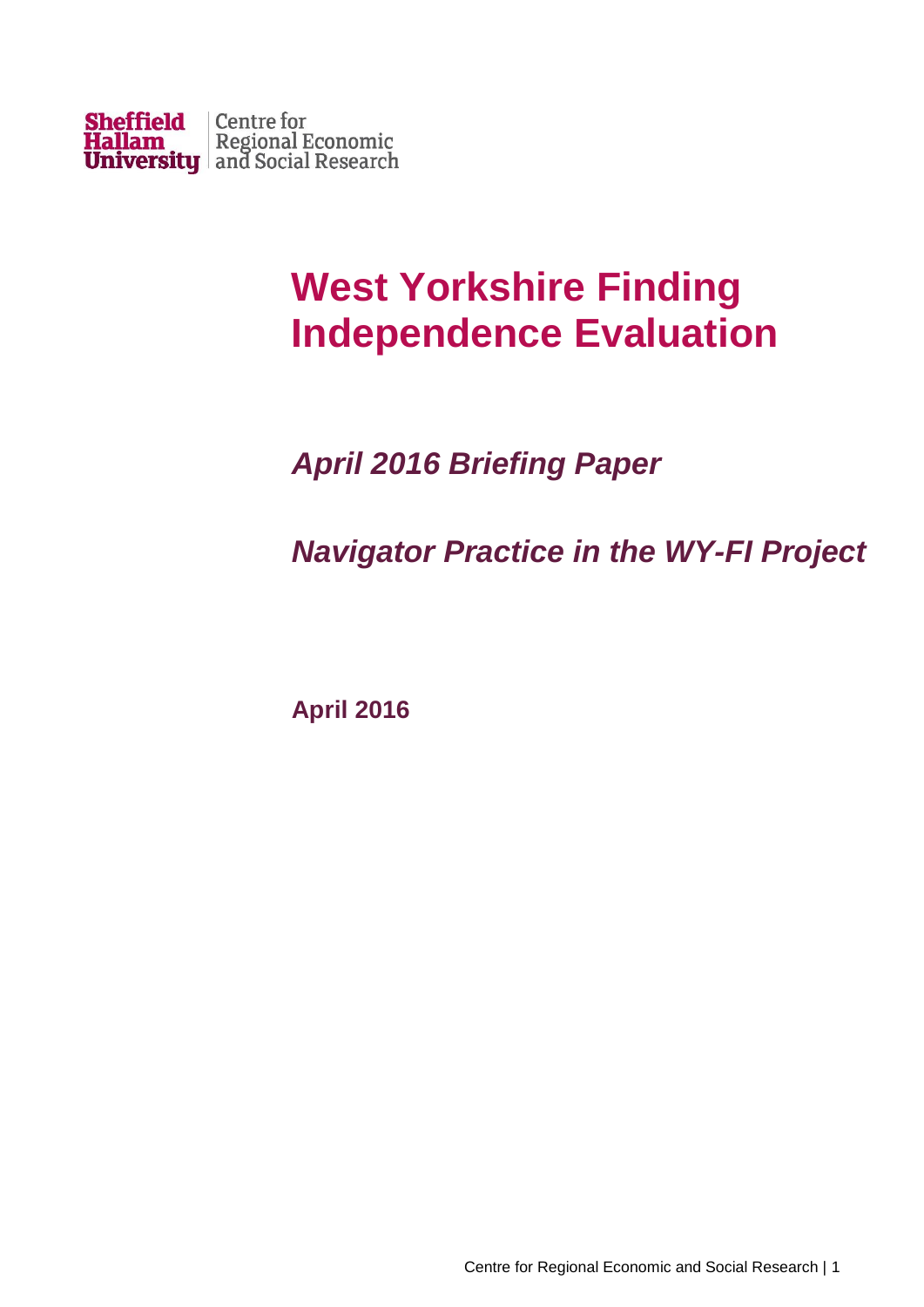## **West Yorkshire Finding Independence Evaluation**

### **April 2016 Briefing Paper**

#### **Summary**

This briefing paper summarises the key messages from research which has examined navigator practice with regard to engagement and relationship building. Navigators play a pivotal role in both engaging WY-FI beneficiaries and ensuring that they access the necessary support when they need it. Key findings include:

- The scale of the task facing navigators was underlined by a former 'expert-by-experience'. Engagement with support cannot be compelled and all will have different experiences and journeys towards recovery. Relapse is common and although some will make good progress; many will not; some *'get 99% of the way and then fail'*. Moreover, for the most chaotic all that can be achieved is some measure of stability.
- The way in which beneficiaries are engaged and the nature of the first conversations conducted by navigators may be crucial for subsequent experiences. The indications are that outreach work (street-based and on the premises of local service providers) has been a more prominent feature of practice in Bradford and Leeds. This is a more effective conduit to those alienated from service provision but it is often more time consuming and challenging than relying on referrals. However, outreach work in Leeds was made more challenging by the local authority's emphasis on enforcement.
- There is a high degree of consistency of approach to working with beneficiaries across the five districts. All take a client-led approach and provide tangible help through the personalisation fund (in Calderdale staff use the fund sporadically and access other sources including the Community Living Support scheme). Nevertheless, it may be that the larger teams in Leeds and Bradford are better able to effectively match navigators to beneficiaries. Navigators are also mindful that conversations are conducted in spaces conducive to clients 'opening-up'.
- Personal qualities are very important for the role but navigators are highly skilled and use many specific tools and techniques to facilitate engagement and relationship building.
- Navigators have small, albeit growing, caseloads and the time and flexibility to work with individuals over long periods to build relationships of trust. This often entails the provision of a great deal of emotional and practical support and has prompted an active debate in some teams about whether their role is better conceptualised as 'support work'. The nature of the relationships forged means that there is a fine judgement to be made between moving people on and risking relapse.
- A few have very different perceptions of the role. Some 'manipulative beneficiaries' in Wakefield were reported to regard it as a: *'taxi to services'*. Similarly, a Calderdale service provider described the service as: '*like a free taxi service'* to a client.
- The work of navigators is emotionally draining with professionals having to cope with frequent rejection, challenging behaviour, setbacks and the prospect that 'success' may be barely discernible or elusive. The emotional and physical well-being of navigators emerged as a significant issue. Training and supervision play a key role in managing the considerable demands of the role.
- Sporadic engagement with support was identified as a key issue when working with those with multiple and complex needs. Nevertheless, interviewees identified both the lengths that navigators are prepared to go to maintain contact with beneficiaries and the deployment of a 'hands off' approach e.g. not requiring individuals to sign formal commitments regarding the frequency of contact as being distinctive and instrumental in facilitating client re-engagement.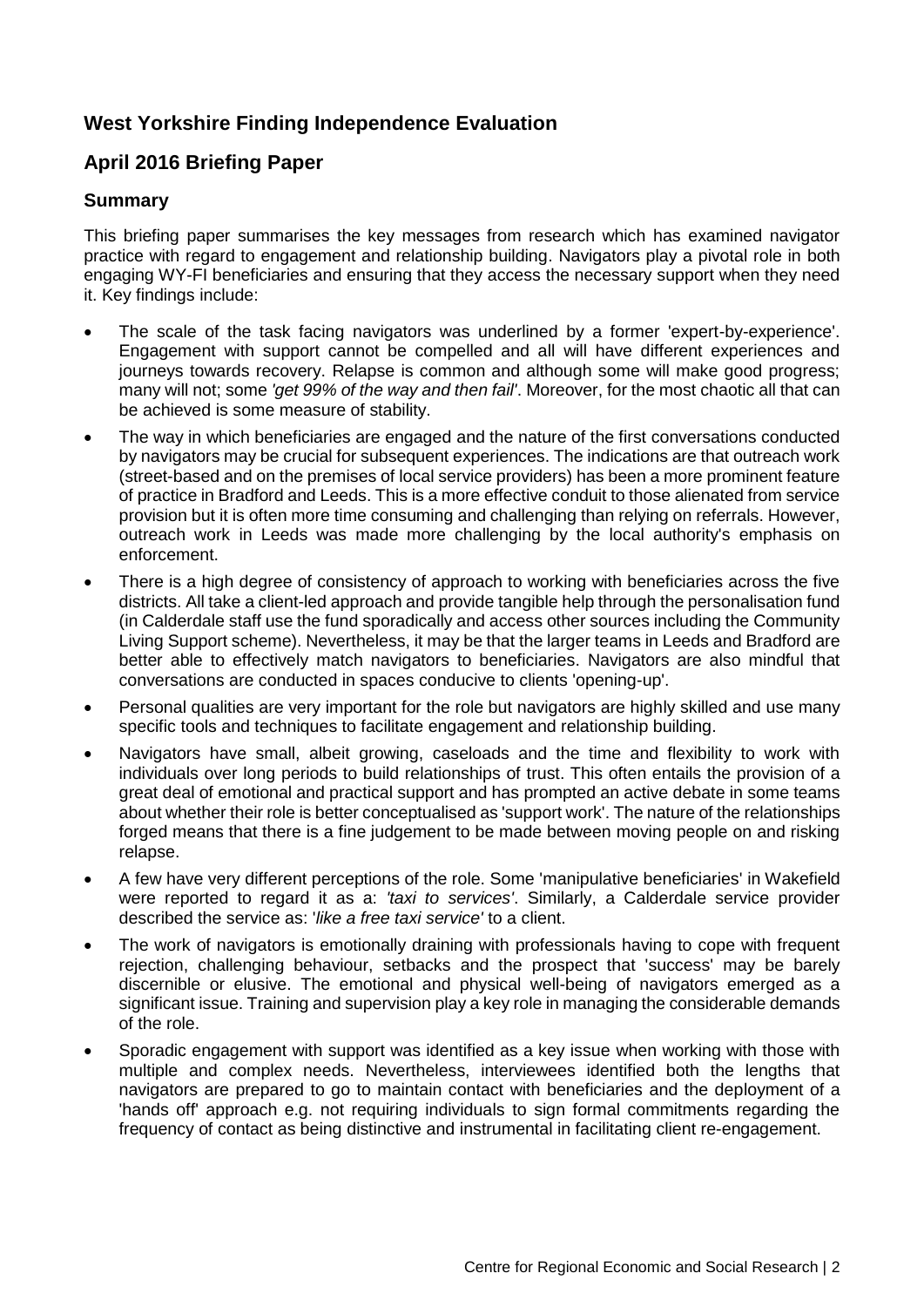#### **1. Introduction**

The West Yorkshire Finding Independence (WY-FI) project is part of the Big Lottery Fund's Fulfilling Lives programme which aims to improve the stability, confidence and capability of people with multiple and complex needs to lead better lives as a result of timely, supportive and co-ordinated services. The intention is that beneficiaries spend less time in prison, reduce drug use, are in stable accommodation and have better mental health. £112 million has been invested in 12 projects over an eight year period. Each has a Voluntary and Community Sector (VCS) lead organisation with a strong track record of supporting those with multiple and complex needs.

DISC is the lead organisation for the West Yorkshire Finding Independence (WY-FI) project and has been awarded nearly £10 million to improve partnership working and ultimately achieve a 'systems change' in the way in which people with multiple and complex needs are supported. This fourth briefing paper synthesises some of the key issues emerging from a study of navigator practice.

#### **2. Navigator Research**

Navigators play a pivotal role in ensuring that beneficiaries access the necessary support when they need it. The approach is to befriend individuals, accompany them to appointments and 'fight their corner' to get necessary services to be delivered in a personalised and flexible fashion. The present research has focussed on the ways in which navigators understand and carry out their role. Fourteen face-to-face interviews were conducted with project managers, navigators and an expert-by experience. Key lines of enquiry have included:

- Engagement and first conversations.
- Strategies deployed to get individuals to disclose their needs.
- Differentiation and distancing from other service providers.
- Conceptualisations of the navigator role and relationships with beneficiaries.
- Beneficiary disengagement.

#### **3. Engagement and first conversations**

The way in which beneficiaries are engaged and the first conversations conducted by navigators may be crucial for subsequent experiences. The extent to which navigator teams have engaged in outreach work has varied. The indications are that it has been a more prominent feature of practice in Bradford and Leeds. Outreach work is a more effective conduit to those alienated from service provision but is more time consuming and challenging than relying on referrals.

#### *Bradford*

Engagement takes place through a mix of referrals and outreach work (street-based and on the premises of local services). Most appointments subsequently take place at a range of locations e.g. homes, prisons, courts, day shelters and on the streets. A navigator described how they used 'unique techniques' to engage individuals e.g. approaching rough sleepers and making a direct approach: *'I've been looking for you. You're Ian'*.

Repeated visits to local services have meant that potential beneficiaries have 'got to know' navigators and will approach them for support such as housing or mental health issues. It has helped that WY-FI is based at Bridge which is already familiar to individuals and has helped to raise the profile of the project over time: *'Word spreads on the streets of Bradford like it's a fire'*.

First conversations are not structured but typically include some fact finding through questions such as: *'What brought you to Bradford? Why are you on the streets? What help do you need?'* It is important not to seek information too early as this will alienate potential beneficiaries.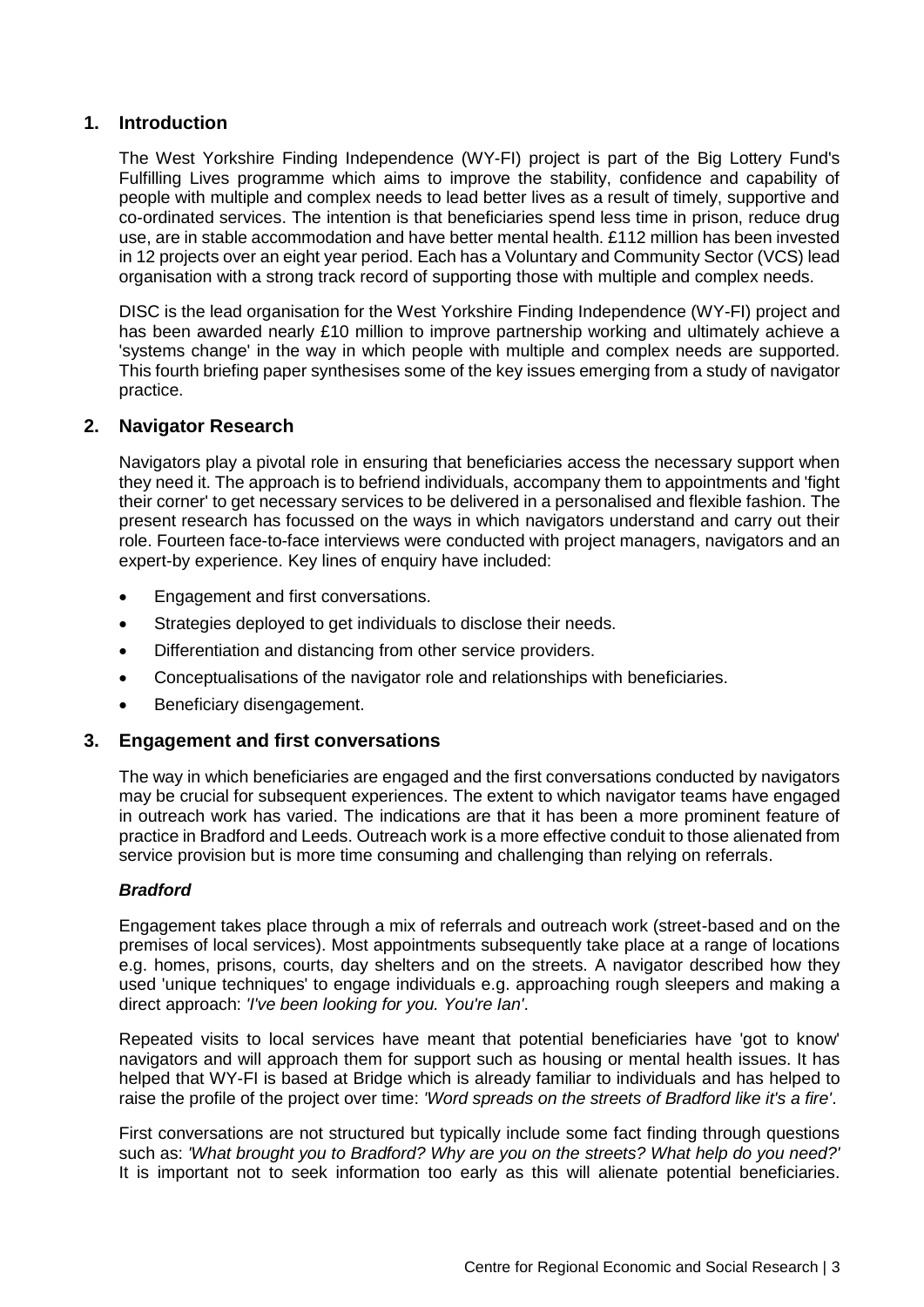Different times and venues may make initial engagement more effective e.g. it is better to speak to some individuals early in the day before they have used alcohol or drugs. Navigators may provide practical support where there are immediate needs such as clients who need basic toiletries or clothes.

#### *Calderdale*

The first meeting usually occurs through referrals and initial meetings take place either at WY-FI offices or on the premises of the referral agency e.g. a breakfast club for the homeless. Navigators take a 'low key approach' during this first meeting and will tell individuals about WY-FI and how it might support them. They will not offer direct support unless there is an obvious and immediate need e.g. such as a current eviction notice. Navigators try not to 'go too deep at this stage': *'we don't want to frighten them off*'.

The second meeting is used to collect details, sign consent forms and elicit the 'bare bones' of the beneficiaries' circumstances. If clients are keen to receive support then they can be moved into pre-navigation quickly. However, in a few cases this process may take months if clients choose not to re-engage again or face barriers to engagement e.g. if there is a controlling partner.

#### *Kirklees*

The nature and format of first conversations vary depending on the circumstances of the referral. Where a beneficiary has agreed to a referral, the initial engagement is more straightforward and might be jointly attended with the referring organisation. If the individual does not currently engage with any service the navigator will establish where they can be found in order to engage them although it might be necessary to return week after week to build trust. Navigators explained that it can be a long and slow process: *'Oh she's here again, she's alright. Really slowly, this is what we offer, so you think there is anything that we can help you with'*.

#### *Leeds*

The first meeting is sometimes with the referral agency. However, street-based outreach work has been a key feature of navigator practice. The emphasis on enforcement can be a further complicating issue for those engaged by outreach work. In these circumstances navigators place considerable stress in conveying the message that they are not there to move people on. Navigators are keen to avoid pressurising individuals at the first meeting: '*we just say you've been referred to WY-FI because you can't work with anybody else and we're here to help you get back into services if that's what you want'*.

#### *Wakefield*

Referrals are accessed from a range of organisations such as the Community Action Programme, churches, hostels and providers of supported living accommodation etc. This means that the navigators are often accompanied by another service provider representative at the first interview. Navigators explain WY-FI and the focus on individuals with multiple and complex needs. Individuals are then asked about what support they might need. It is important: *'not to push too much at first'*.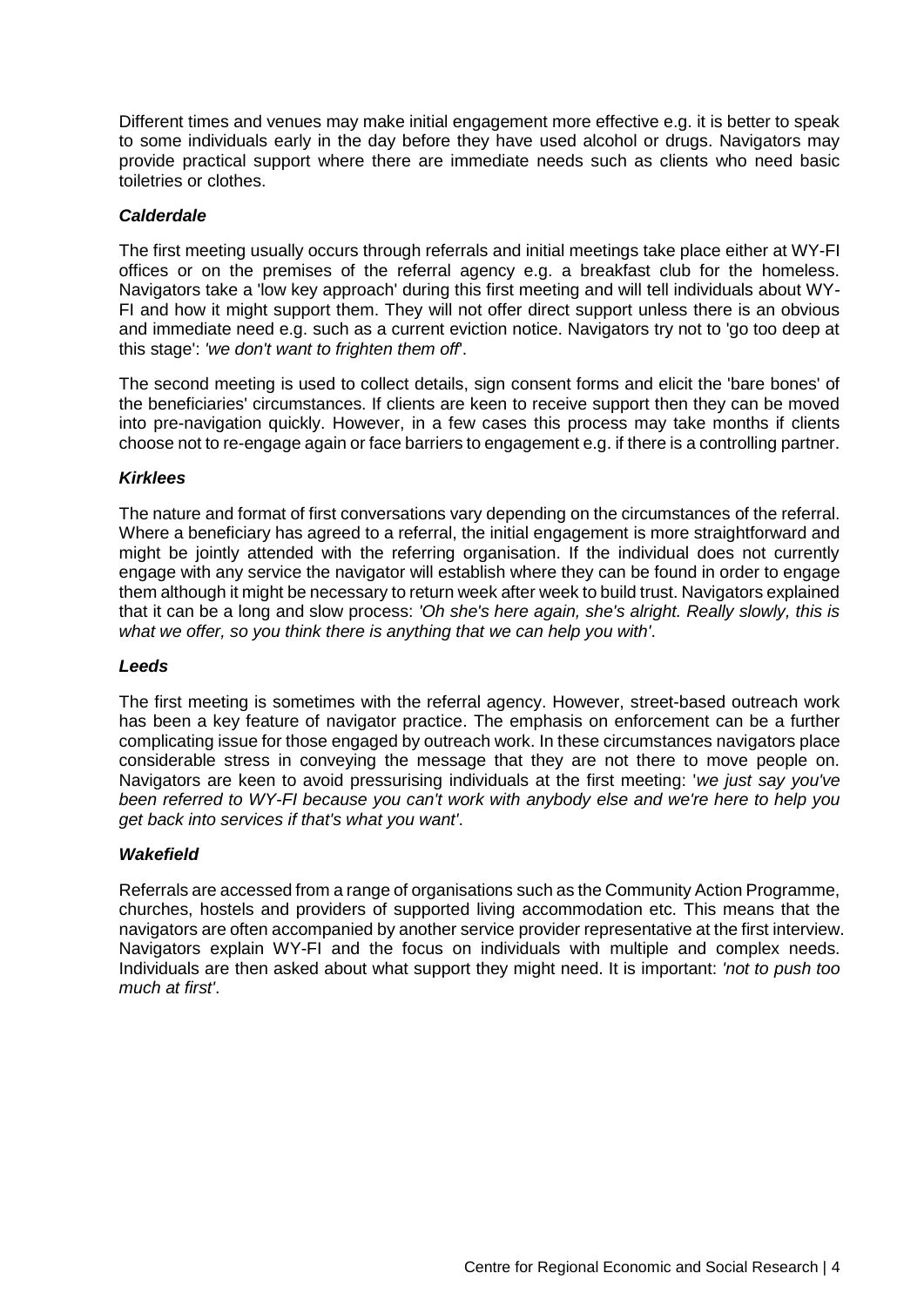#### **4. Getting individuals to 'open-up'**

There is a high degree of consistency of approach across the five districts. All take a client-led approach and provide tangible help through the personalisation fund to demonstrate good faith and ability to deliver. Nevertheless, the larger teams' in Bradford and Leeds may be better able to broker effective matches between navigators and beneficiaries. Navigators are also mindful that conversations are conducted in spaces conducive to clients 'opening-up'. This has included cafes and during car/pedestrian journeys.

#### *Bradford*

Some beneficiaries are willing to meet and talk over a coffee from the outset whilst with others it can take weeks. Having some characteristics in common can encourage beneficiaries to open up e.g. where navigators and beneficiaries are of a similar age and can share common cultural reference points. The project manager felt that having a large team (five navigators in total) meant there was a range of skills, approaches and personal characteristics such as gender which could be matched to the best needs of clients: *'Some might need soft counselling whilst others need to be told what to do'*. It also meant that navigators could ask for peer support in working with a particular challenging situation in order to avoid 'burnout'.

Navigators emphasised the importance of *'going slowly to break down walls'* and constantly reinforcing the message that: *'You just disclose what you want to disclose when you're ready'*. They avoid asking inappropriate or badly timed questions that were characteristic of other agencies e.g. housing services probing about mental health issues and medication during an initial assessment. Using the personalisation fund to buy clients some food or a cheap mobile phone to keep in touch was also seen as a useful tool for getting clients to start attending appointments on a regular basis.

#### *Calderdale*

Some individuals will readily 'open up' but this too can prove challenging: *'Some talk to you like you're a psychiatrist. It all comes out'*. In these circumstances navigators will *'make them a coffee and let them cry'* and not *'badger them with forms'* although they may try to deal with any immediate and urgent issues. A navigator observed that spending a little bit of money on 'a cup of tea and a sandwich' can help build trust and confidence with clients: *'spending a few pounds on them makes them feel a little bit important'*.

Where clients choose not to open up immediately, navigators avoid 'delving too deeply' and limit initial meetings to providing general information e.g. letting them know about night shelters or food banks. They also emphasise confidentiality and the importance of being truthful. Over time clients usually start to open up as trust and confidence builds. If this doesn't happen, navigators will often introduce them to a peer mentor as talking to someone with lived experience can help to put beneficiaries at ease. Alternatively, some beneficiaries respond better to particular navigators e.g. where there is a preferred gender and switching the lead navigator on a case does sometimes help to overcome reticence to engage.

#### *Kirklees*

Small acts can have an important impact on the relationship building process such as the removal of name badges. Language was also understood to be important with one navigator confiding that they used the same slang as beneficiaries. Navigators will also draw on shared experiences to find common ground e.g. perceptions of HMP Leeds (a navigator worked there) or familiarity with staff members from particular services. One navigator explained how this creates 'banter' which helps to make initial connections. The personalisation fund was useful in this respect but there may be a fine line between buying a beneficiary food and 'buying them' per se.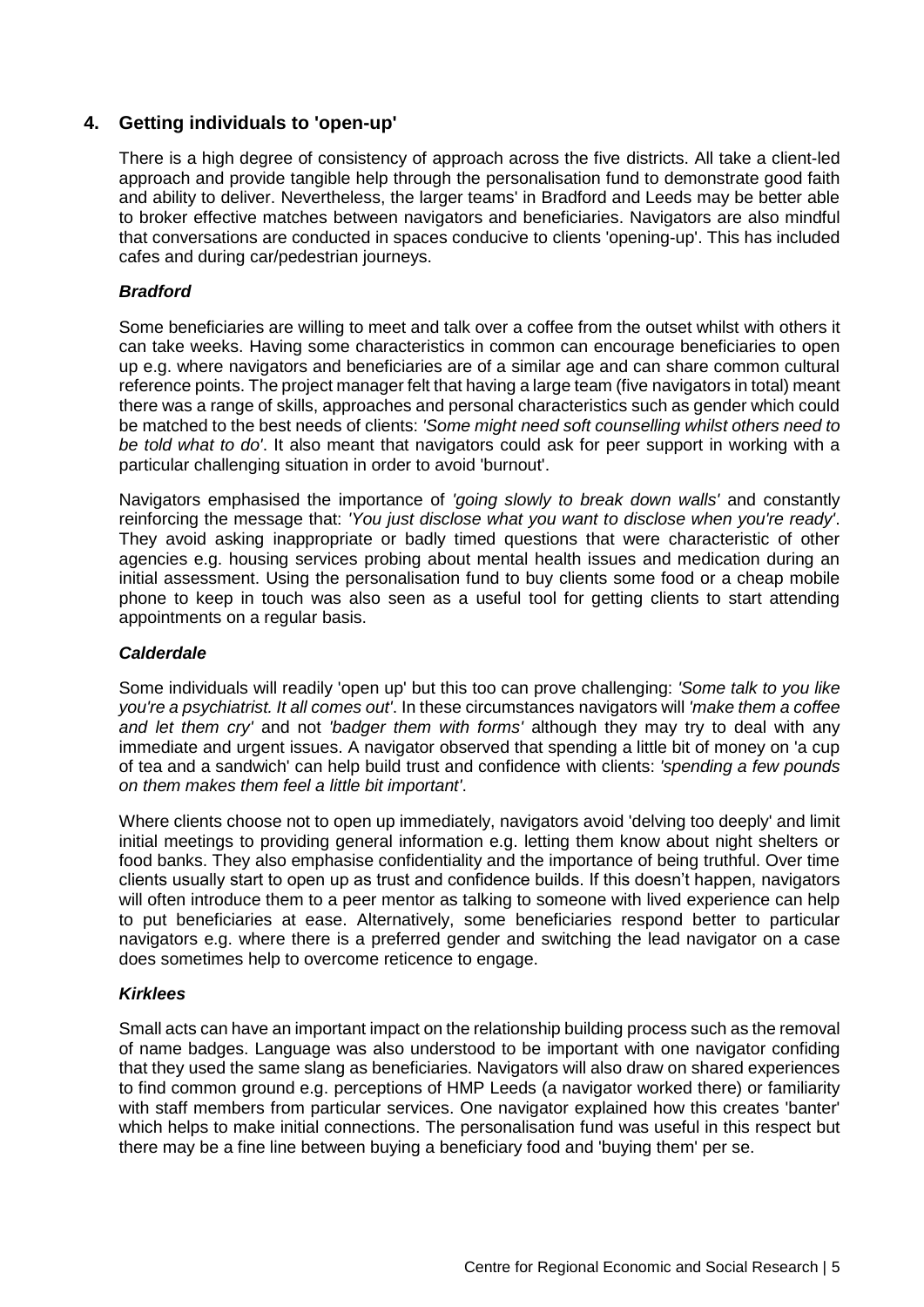Both navigators suggested that useful information is offered during car or pedestrian journeys. The car was theorised as space that encouraged beneficiaries to talk: people are sat next to each other; it's informal; there is no eye to eye contact; it's relaxed. *'They can sit, radios on, looking out of the window and they'll say something…..you get loads, it could be the most useful time'*. It is within these interactions that where information about the person is offered without the navigator being intrusive.

#### *Leeds*

Encouraging clients to 'open-up' is aided by buying them something to eat in a café which also brings both parties together in a space conducive to conversation. This also demonstrates that navigators 'will deliver'. Navigators noted that engagement is often a slow process and requires patience and persistence. *'Well sometimes you'll go and meet somebody and they'll just tell you to take a running jump, I'm not interested, if they're begging and they can get enough money for their drink and summat to eat, we get sworn at sometimes, but we don't give up, we'll go back the next day and say how are you doing, I'm so and so, can I get you a sandwich, can I get you a coffee and nine times out of ten that works'*.

Navigators are acutely aware of not pressurising individuals to engage and employ a client-led approach and wait for the client to 'take the lead'. They were mindful of the way in which they dealt with different clients and modified their communication strategies accordingly: *'for someone like J.B. who you are literally firefighting who's ''f-off'' constantly you tend to end up saying it to him back, it's a bit* ''*no I've come down here again, you told me to be here and now you're telling me to f-off, why don't you'', but you wouldn't be like that to a vulnerable female'*. Navigators too have different personality traits and skill sets and consequently the lead navigator seeks to match the right worker with the right person.

#### *Wakefield*

Navigators are mindful that individuals have often lost faith in services which makes getting them to 'open-up' much harder. In extreme cases it was reported that it can take up to one year to build the necessary trust with individuals. The approach is to offer tangible help and support to 'build bridges'. This might include buying food, registering individuals with G.Ps; providing proof of identification etc.

#### **5. Distancing from other service providers**

The focus on individuals that have often had negative experiences of existing service provision is a significant challenge for an intervention that seeks to join-up existing support. Some teams explicitly seek to distance themselves from other service providers whereas others do not.

#### *Bradford*

Navigators do not differentiate WY-FI explicitly from other services. However, it was reported that beneficiaries soon realise that they are different from other practitioners in the way they operate flexibly and their willingness to maintain a relationship, even if a client fails to make appointments: '*You might make 10 appointments and only see them twice'*. They realise that WY-FI is not 'regime orientated' and this can help to maintain contact: *'People with complex needs come looking for us. Every other service may have turned their back on them'.*

#### *Calderdale*

Navigators make it clear that their role is to help clients access other services rather than provide support themselves. Consequently, an active approach of distancing themselves from other providers was not adopted.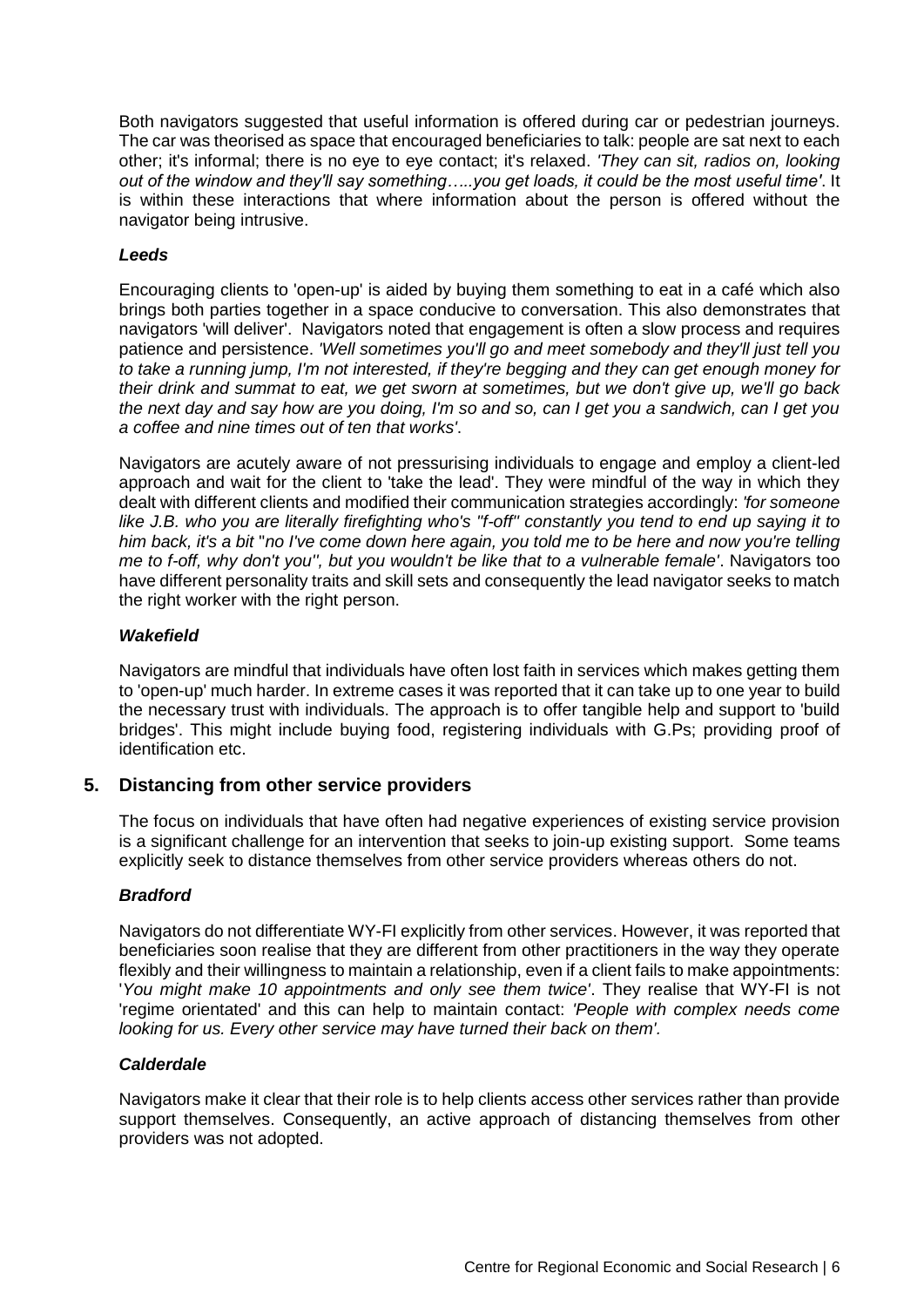#### *Kirklees*

Engagement was facilitated by the fact that navigators don't belong to any service. Navigators explain to beneficiaries that they are 'neutral' and suggest that: '*we are here for you'*. Nevertheless, they explain that services do share information and talk to each other.

#### *Leeds*

Navigators seek to turn local authority enforcement to their advantage by stressing their freedom from the constraints of working to particular targets/agendas: *'All of the schemes have an agenda or belief, so CRI will leave their office knowing that they've got to move these beggars on, their outcome is to get them housed, the police or street triage workers is to move beggars on, get them out of the city centre. We don't have an agenda and it's massive I think and once people start realising that, that's when they go ''ok so you're not going to…..''*

#### *Wakefield*

During subsequent interactions navigators stress their independence from other service providers by emphasising the time and flexibility that they have to work with individuals. The ability to provide practical help e.g. buy beneficiaries food and *'go beyond signposting individuals to services'* is also highlighted. Furthermore, the use of peer mentor can also help to break down suspicion because: *'service users open up more'*.

#### **6. Relationships with beneficiaries**

Navigators are often engaged in long-term intensive relationships with beneficiaries and provide a great deal of emotional and practical support. Consequently, there is an active debate in some teams about whether their role is better conceptualised as 'support worker'. The nature of the relationships forged means that there is fine judgement to be made between moving people on and risking relapse. Furthermore, the work of navigators is frequently emotionally draining with staff having to cope with frequent rejection, challenging behaviour, setbacks and the prospect that 'success' will be elusive. Training and vigilant supervision play a key role in managing the considerable demands of the role.

#### *Bradford*

The team emphasised the importance of 'personality' and 'being yourself' in order to connect with clients: *'When I go out the main tool is my personality. That's how I click with clients'*. Relationship building was seen as an innate skill and not something which can acquired through training. Effective navigators were also seen as those who are 'confident' and 'fearless' in engaging chaotic individuals. Listening carefully is also seen as vital in reducing the possibility of misunderstandings to emerge that could trigger aggressive behaviour. Another navigator reflected that, *'You have to deal with stuff just as it happens, think on your feet'*.

Time is critical in helping to build relationships: *'When you see people five times a week you get to talk about everything. You achieve that intimacy'*. The importance of time relates both to the amount of face-to-face contact but also a willingness to wait for clients who are very late for appointments. Consistency of support is also vital to maintaining relationships as clients often have been alienated by experiences of being discharged from other services: *'We provide that wraparound support and we're the one constant in all that complexity'*. Some have seen navigators as support workers and have to be told that their function is to help them access, rather than provide, services. This distinction is difficult to maintain in practice as navigators often fulfil a support worker role e.g. by providing food and clothing or accompanying clients to appointments.

The process of identifying priorities is largely client-led although navigators will persuade beneficiaries to reconsider priorities if they are not addressing their most significant needs: *'If*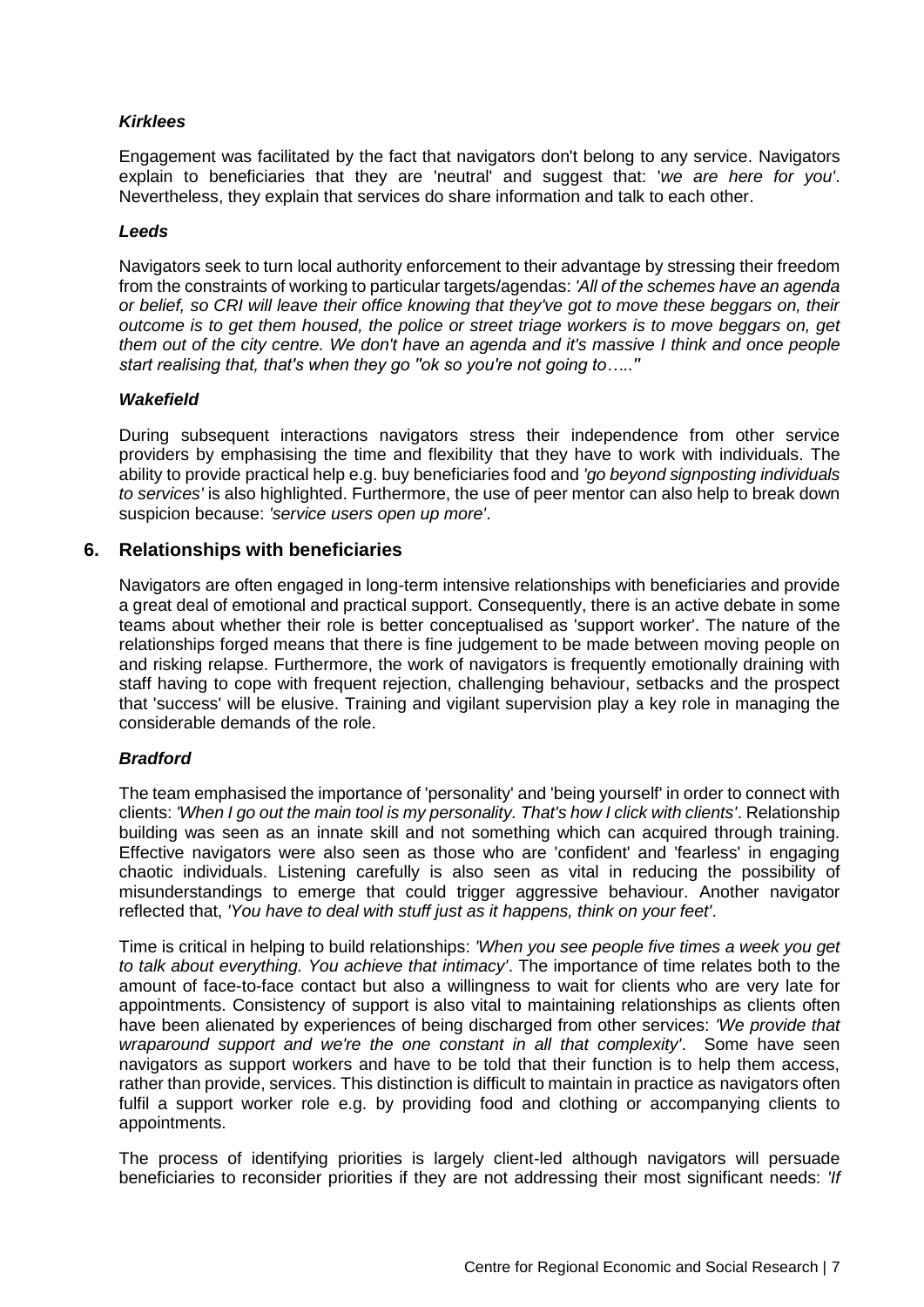*they have a massive hole in the groin from injecting they're not seeking help for we will get them to A&E'*. Similarly, this may happen where clients have had a bad experience of housing providers yet urgently need accommodation, in which case navigators will seek to get them re-engaged with housing services.

The team has only ever had to bar one client because of persistently disruptive behaviour. Navigators develop an awareness of how to recognise the early warning signs of, and respond to, aggression or distress: *'You start to see a pattern [of aggression building] so if I see someone about to kick off I take them outside for a cigarette'*. Taking clients to appointments meant navigators can intervene before aggression escalates and the service 'door comes down'. This can be done, for instance, by taking clients aside and challenging: '*Why are you kicking off? What benefit has that had?'* They can also draw on the reservoir of trust they have built up which makes it easy to de-escalate the situation.

Navigators are encouraged to 'debrief' with colleagues and line managers after challenging situations to minimise stress and share responsibility: '*You need to be able to offload. If you protect yourself you'll be able to work with clients more efficiently'*. In terms of safety, they have lanyards that can be used to contact emergency services and enable their whereabouts to be GPS monitored. Those interviewed had not experienced any 'out-of control' incidents. Where challenging behaviour had been experienced, this was often directed externally to other, often absent, agencies.

#### *Calderdale*

Navigators were clear that the process of identifying and prioritising issues had to be client-led, even if the navigator did not always agree on what that priority should be: *'Sometimes you have to bite your tongue. You don't push housing if they want to go and see their brother.'* However, they will challenge attitudes were clients resist support that may be beneficial. The lead navigator, for instance, sought to persuade a beneficiary not to be deterred by a bad experience of accessing a substance misuse service and encouraged them to consider another service.

Time was an important factor in building trust and rapport as clients come to realise they can 'say anything' and know it won't be passed on to other agencies unless there is a risk of harm. Similarly, not 'overpromising' and delivering were seen as crucial parts of the process. There was a risk of dependency but navigators try to minimise this by encouraging clients not to gradually take more responsibility: *'Sometimes we might start off by picking clients up and taking them to appointments and bringing them back. Later we might take them but then give them the bus fare back. And finally, it will be like "We'll meet you there".*

It is important that relationships do not become too much like friendships for risk of overstepping professional boundaries. Navigators felt it was important to have a degree of resilience in working with clients and to 'not blame yourself' if clients' circumstances worsened. One navigator reported that it was 'hard' when a long-standing client died but reflected that they took comfort from the comments of the family who were appreciative of the support that WY-FI had provided.

There have been issues where other service providers have not fully understood the role of WY-FI. A staff member in another organisation described it as: *'like a free taxi service'* to one client. Whereas housing and homeless organisations have sometimes overstepped the mark in expecting WY-FI to pick up tasks e.g. arranging housing benefit claims that they should undertake themselves.

#### *Kirklees*

Navigators are careful about maintaining professional boundaries since beneficiaries can become too familiar and might say: *'I don't know what I'd do without you'*. In response the navigator seeks to challenge such feelings of dependency by saying, for example: *'What do you mean? What would you have done today without me….?* Another male had used terms such as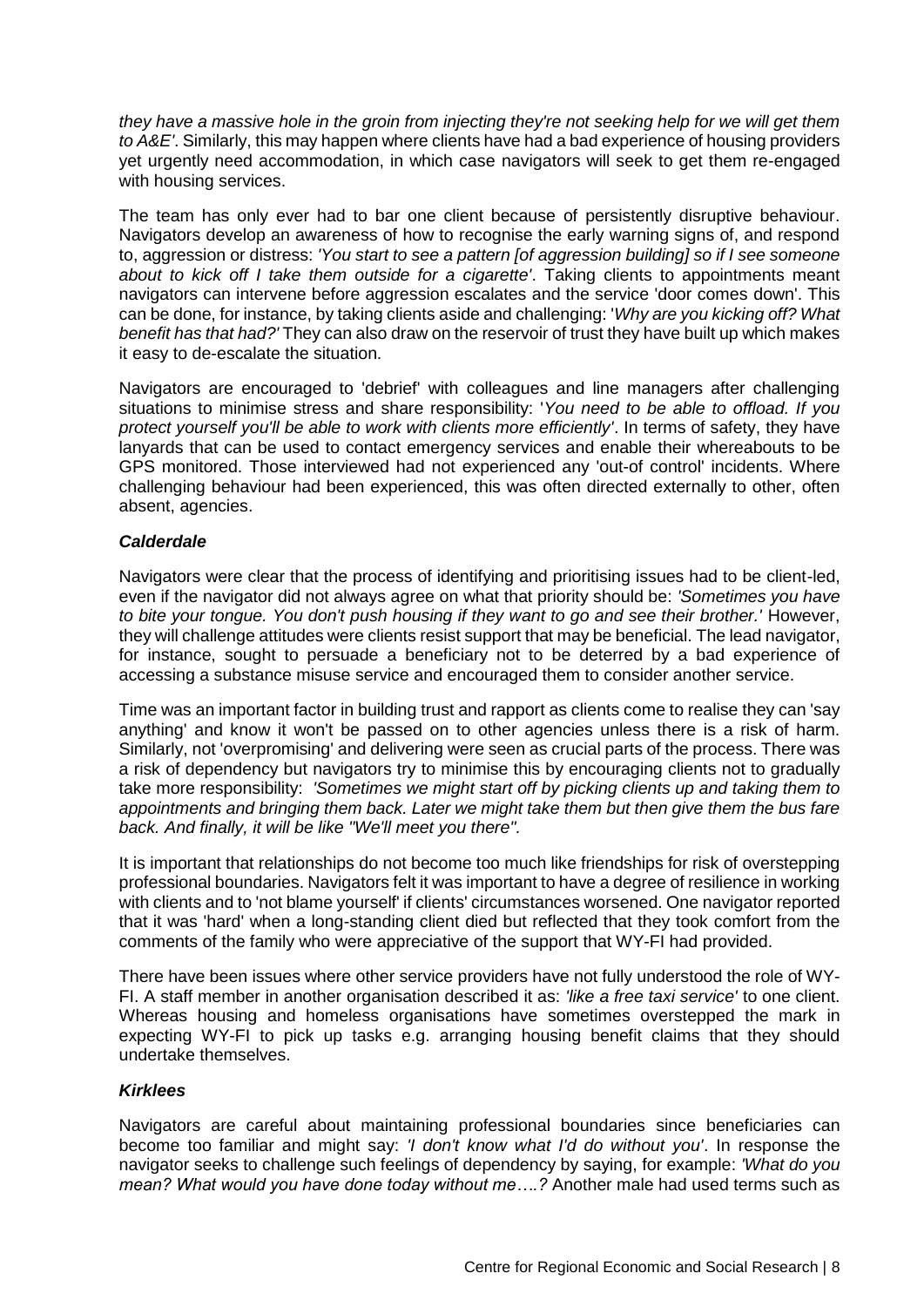'love' and 'darling' and included kisses in text messages. This was addressed immediately and openly with the client.

Navigators suggested that they avoid dependency issues by encouraging autonomy amongst clients. Autonomy and challenge is increasingly important the longer the beneficiary has been involved with WY-FI. For example, after six months the navigator might challenge them about missing appointments and also encourage individuals to do certain things for themselves e.g. make their own way to appointments.

Navigators need to be resilient and not 'dwell on things'. Although they need to display compassion and empathy, it was also felt that they have to have realistic expectations and *'avoid taking on somebody's problems'*. Personal qualities are in some ways more important than professional expertise. Patience and the ability to 'like people' were vital qualities. *'Everybody has something disastrous about them but everyone also has good qualities and it's about pulling out those better bits and working with and enjoying that person'*.

#### *Leeds*

There was no clear consensus about how to define the role: *'If we were just navigators you're navigating into services but before you're doing that, you're dealing with a lot of emotional stuff…..but this is where the problem comes, people are saying are we support workers or are we navigators?'* Some beneficiaries would describe their relationship with navigators as a friendship but this wasn't perceived negatively as long as boundaries were set. *'We've had cards and all sorts ''to my friend so and so'', but if they think that and that gets them to where they want to be is that a bad thing?'* However, this makes exiting beneficiaries fraught with difficulty. *'These people haven't engaged with anybody, so when they're engaging with us that's the first people they've engaged with and then we're going ''right we're going to move you on''.*

Resilience was seen as vital as the work of navigators can be emotionally draining with professionals having to cope with frequent rejection, setbacks and the prospect that 'success' with many individuals may be barely discernible or elusive. *'You really need to be mentally tough*  to do this kind of work cos these people are very poorly some of them, we've recently lost a *beneficiary in the last few days….but then again that's where the training comes in.'* Supervision also plays a key role in managing the demands of the job.

#### *Wakefield*

Staff viewed themselves as 'support workers' and acknowledged that the befriending of individuals combined with the advocacy role means that sometimes they view beneficiaries as 'friends'. *'You are meant to be impartial but you have to fight their corner'*. Another navigator explained that since they make a major personal investment in the wellbeing of individuals: *'You take on their chaos'*. The danger is that beneficiaries become reliant upon this highly unequal relationship and eschew taking any responsibility. This is minimised by getting beneficiaries to progressively take more responsibility. However, there is often a fine judgement to be made between facilitating independence and risking relapse: *'If we pull support away too quickly they may relapse'*.

The job was variously described as *'rewarding', 'frustrating', 'infuriating'* and *'draining*'. On the one hand, a navigator received a bunch of flowers with a note saying: *'Thank you for saving my life'*. In contrast, some beneficiaries are very manipulative and were reported to be ungrateful for the efforts made on their behalf. It is in this context that reference was made to the danger of becoming a *'taxi to services'*. Poor beneficiary behaviour can also be experienced as rejection.

#### **7. Disengagement**

Disengagement was not viewed as a significant issue in most areas. Sporadic engagement was, however, much more prevalent and was frequently viewed as inevitable when working with those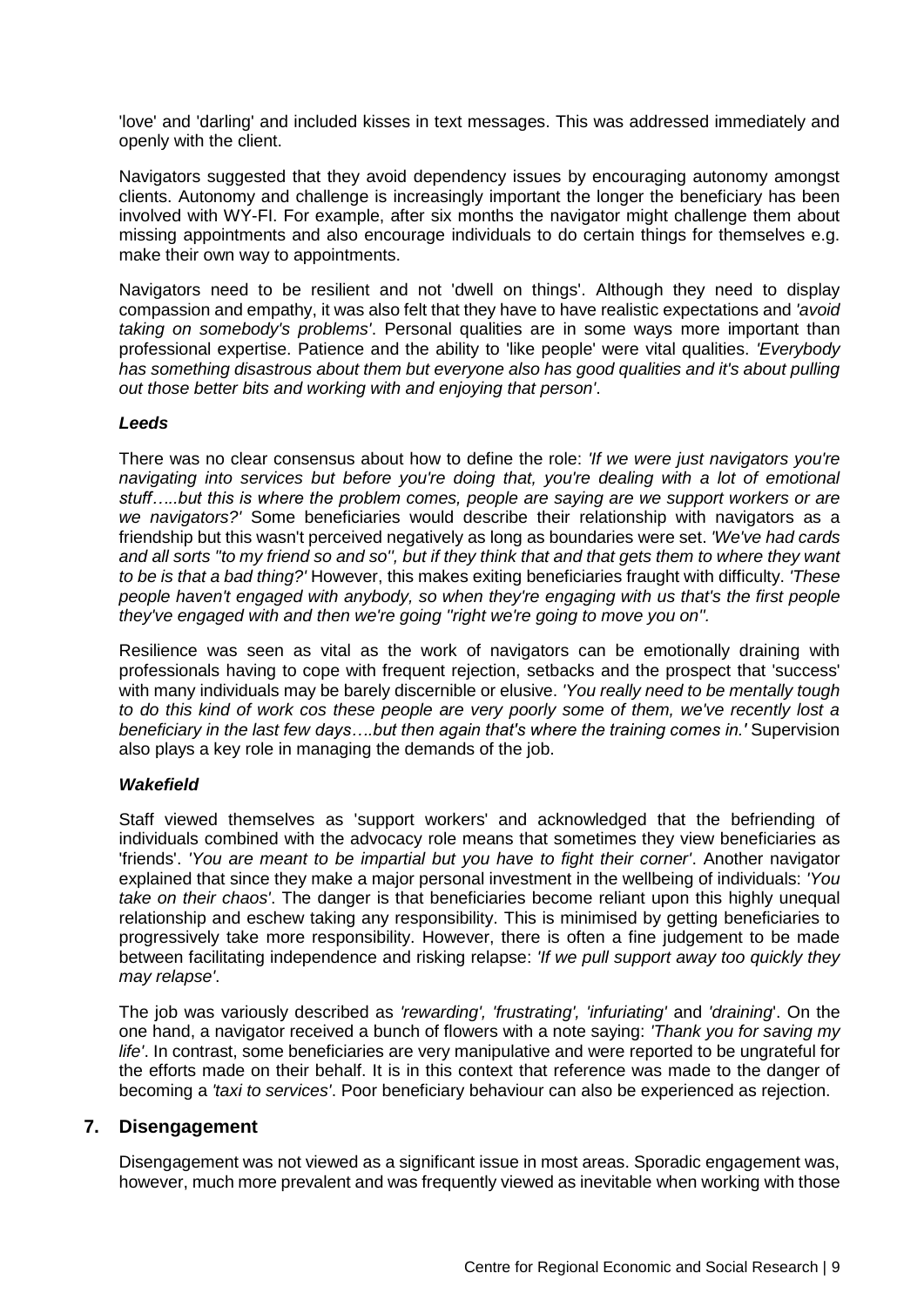with multiple and complex needs. The lengths that navigators were prepared to go to maintain contact were often viewed as a key distinguishing feature of WY-FI. Similarly, a more relaxed approach e.g. not requiring beneficiaries to sign formal commitments about the frequency of contact can be instrumental in facilitating client re-engagement.

#### *Bradford*

Clients may disengage at the pre- and post MARB stage. One navigator seemed to feel that there was an element of disengagement with every client at some point, although a colleague pointed to a difference between temporary disengagement and permanent disconnection. Reasons for disengagement include relapse into damaging behaviours; moving to a different part of the country; beginning a new relationship; and being sent to prison or limited by restraining orders that prevent them coming into town. To limit the risk of disengagement clients are sometimes provided with cheap mobile phones through the personalisation fund.

Navigators will also make it clear that they can come back at any time and make concerted efforts to re-engage beneficiaries unless they repeatedly fail to turn up or make it very explicit they do not want to re-engage. They are far more persistent than other service providers who may discharge clients following three missed appointments. They can also follow clients to unique lengths such as tracking them down in prison: *'The client was like, I knew you were going to follow to me but not onto the wings. This is fantastic'*.

#### *Calderdale*

Disengagement happens 'frequently' in an estimated 10-15 per cent of cases, usually before a case goes to the MARB. The main reasons are that clients move out of the area; their lives are too chaotic to maintain contact; or their main support need is met. Navigators will try to reestablish contact by ringing around local support agencies or visiting known 'haunts'. An advantage of working in Calderdale is that can be relatively easy to find clients: *'There's only a handful of places they can go to. Plus all the staff [at local services] know all about WY-FI and will call if they turn up'.* 

Some people will re-engage through this process but others are 'adamant' that they don't want support. WY-FI navigators believe they are better are retaining beneficiaries with complex needs because they do not require clients to sign formal commitments e.g. around frequency of contact. This more 'hands off' approach may be more effective in gaining the trust and commitment of beneficiaries. Ensuring that people were attended to promptly when they did come to the office was seen as key to retaining clients.

#### *Kirklees*

Disengagement was not viewed as a significant issue although sporadic engagement was seen as 'normal' for those with multiple and complex needs. It was suggested that those who are 'sofa surfing' are more likely to disengage as they often have to conform to the demands of the cohabiting group e.g. on the day they receive benefits they have to share the money around with their friends. Navigators also explained that paperwork and the Outcome Star can deter people. One person was reported to have disengaged for two months to avoid undertaking this task. They re-engaged once it was explained to the beneficiary that the outcomes were recorded independently by the navigator.

Where disengagement occurs navigators retain beneficiaries on their system until they see them again. They keep contacting clients when their engagement is sporadic- a lot of clients will go to the shared drop-in and navigators can keep them on their radar. To facilitate re-engagement navigators ensure that there is no pressure about reassessment appointments and diaries are kept flexible to accommodate unplanned conversations and requests for immediate support.